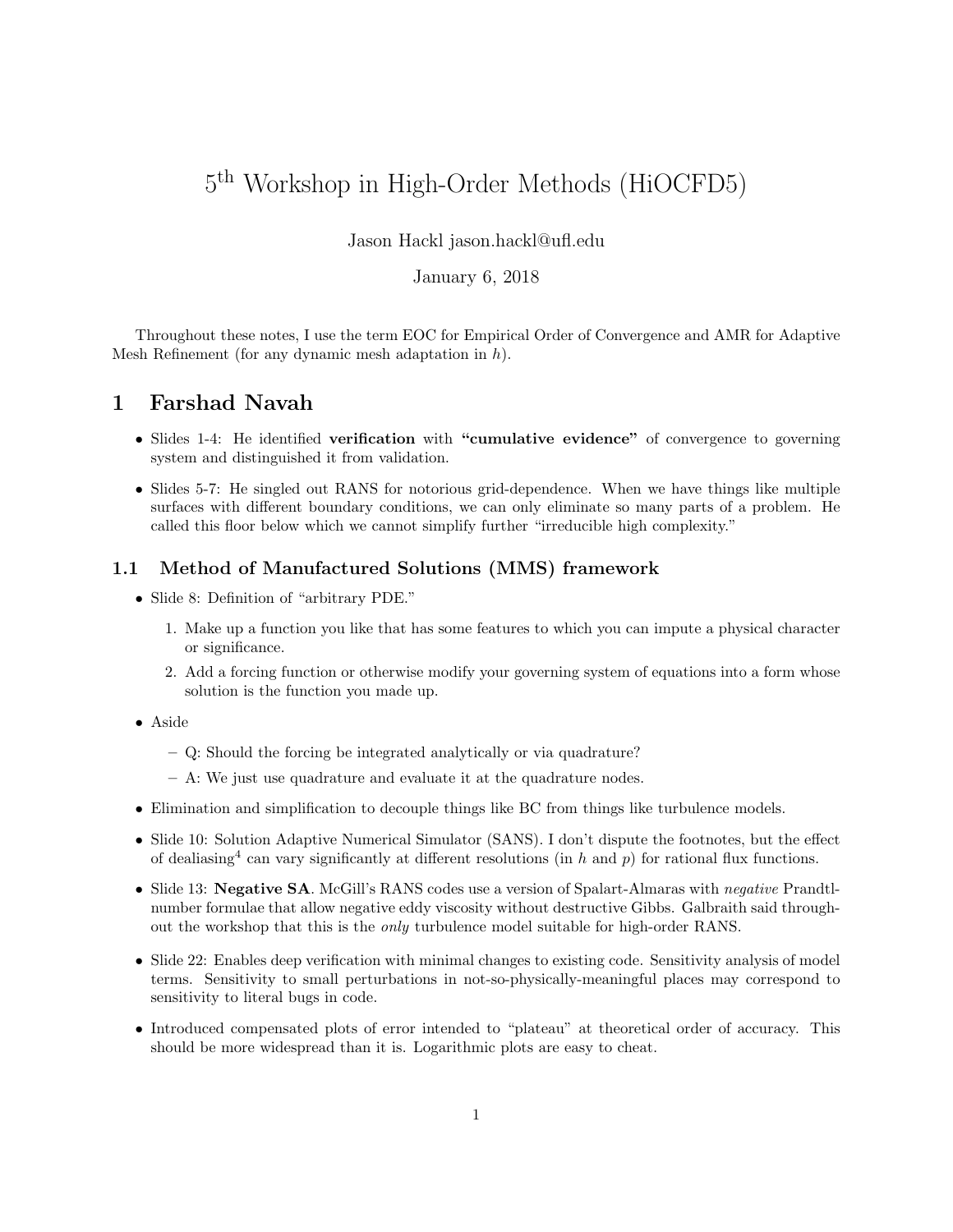Rule of thumb: **Three resolutions** with the same empirical order of accuracy are necessary to "pass" verification with respect to both exact and manufactured solutions. Unchallenging/ "easy" problems can hide numerical and model errors (e.g. insufficient diffusion). Order of accuracy can also vary slightly from conserved variable to conserved variable. Convergence in drag hides problems. Drag is easy from this point of view. Small errors or modest disagreement in drag can be large in global  $L_p$ .

- Slides 30-31: Isoparametric mapping can produce surface normals at boundaries that, with reflecting BC, can impair convergence. Convergence can be recovered with exact normals, if they are available.
- Slides 69-73: References.

Sometimes he had coarse cases (MMS RANS with SANS adjoint consistent) vary wildly in empirical order of accuracy, but recover it at fine meshes.

## 2 CI2: Inviscid strong vortex-shock wave interaction.

The use of cell averages for error samples follows Woodward & Colella (1984) JCP for convergence analysis in flows with shock waves, but using such averages in the  $L_2$  norm instead of the  $L_1$  norm does not.

I missed most of Chongam Kim's talk.

## 2.1 Hojun You

- Slide 2: Seoul National University (SNU) codes 1 (hMLP) and 2 (hLMP\_BD)
- Slide 6: At  $P = 2$ , simulations using the local Lax-Friedrichs flux leave a spurious ghost of the stationary shock that the vortex carries all the way back. Simulations with the Roe flux do not have this!
- Slide 10: Coarse meshes reproduce large wave trajectories, but the vortex does not split at  $1/h \leq 100$ .
- Slide 12: Nonmonotonicity was blamed on "inconsistency." I am sorry to have missed further context of this remark.

Errors at shocks transport downstream and accumulate.

#### 2.1.1 Sampling along Line 1

Mostly slide 13.

- Converges slower than first-order on coarse meshes, and better than first-order on fine meshes.
- $L_2$  norm for error at  $P = 2$  was usually lower than  $L_2$  error at  $P = 3$ .
- Mesh type matterd about as much as polynomial order.
- Perhaps a smoother IC would help? I agree. Majda & Osher (1977) Comm. Pure Appl. Math. said so.

#### 2.1.2 Lines 2 through 5

- Slide 14: SNU1 had lower  $L_2$  error in putatively smooth regions than SNU2, yet much higher total variation except on M250.
- Slide 17: Line 5: First-order convergence of hMLP BD (and, at very fine meshes, mHLP as well). Such insensitivity to mesh, scheme, and polynomial order is expected for capturing irregular waves, such as unsteady fan heads and tails, across element faces. I suspect such "kinks" overwhelmed other errors.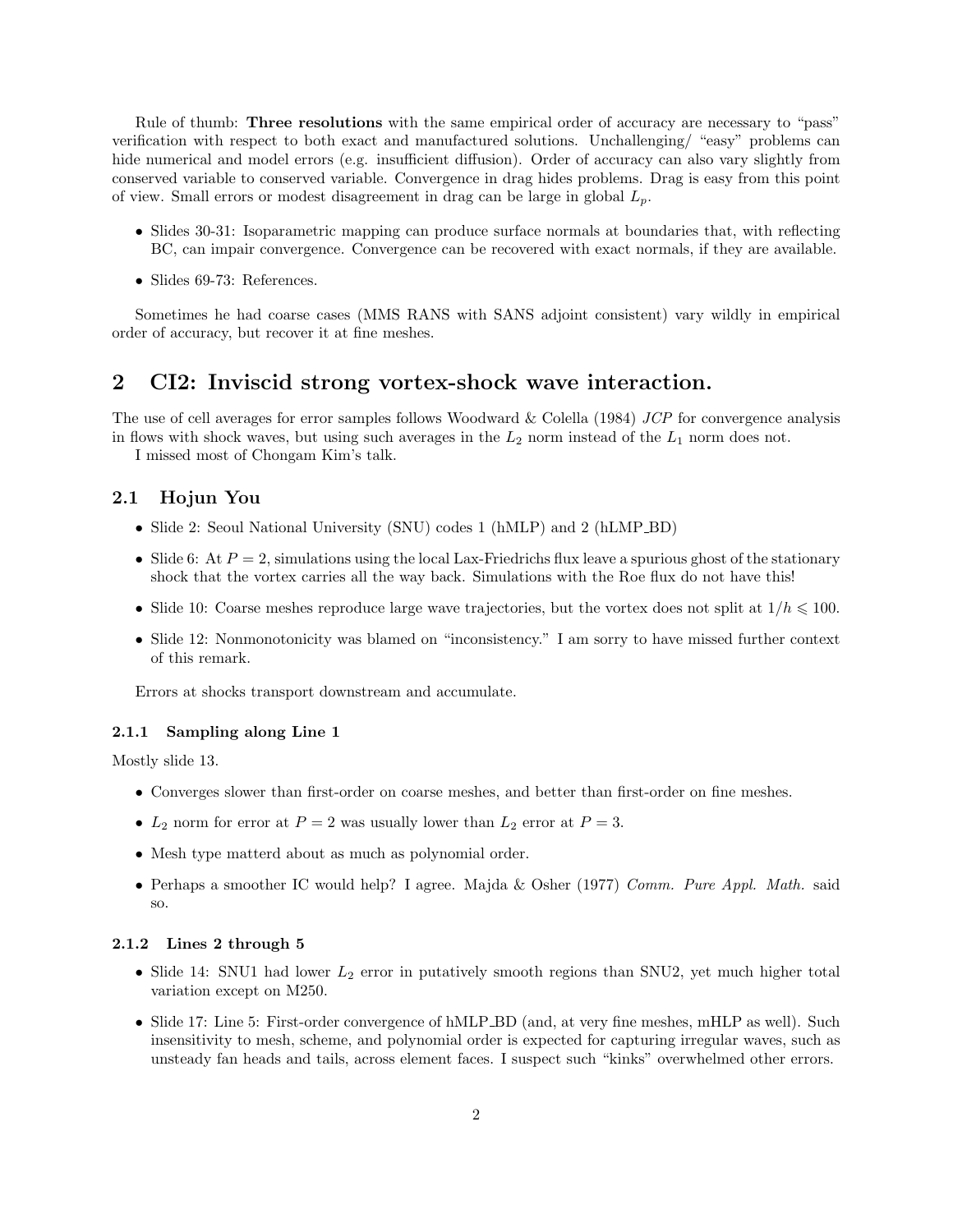#### 2.2 Philip Johnson

Student of Eric Johnsen. Invented compact gradient recovery (CGR), a DG numerical flux for diffusive terms that replaces the second scheme of Bassi & Rebay's (BR2) face averages with recovered solution (via interface-centered binary (ICB) recovery here). Higher-resolution than BR2, and allows higher diffusion number (6 times larger at  $P = 3$ ) for explicit time marching purposes.

Van-Leer's (2005) recovery concept is central to all of their work. Slide 2:

- One quadrature point per basis function.
- The SLAU2 Riemann solver is a descendent of AUSM.
- Discontinuity detector is based on element averages.
- ICB: Interface centered binary reconstruction. Cartesian-only for now, although the rest of the solver is fine for simplices.
- C-method of Reisner (PDE-based artificial viscosity  $\kappa \sim C$ ) applied along bith coordinate directions  $(C_x$  and  $C_y$ , both obeying their own diffusion-reaction equations).

ICB illustrated slides 4-5. Cases:

- Slide 6, VI1 smooth vortex:  $2p + 2$  Convergence. See cited works for explanation.
- Slide 7, CI2 shock-vortex interaction: Outflow corruption only at  $P = 3$ . Unlike Seoul National University codes, Roe solver on triangles suffers ghost shock in their DG code.
- Slide 8, WS1 Taylor Green: ICB+CGR gets twice the peak kinetic energy dissipation rate (KEDR) in less than  $1/3$  the CPU time of conventional DG at  $P = 2$  on 21.

#### 2.3 Qilin Li

Slide 5: Measurement of energy fraction in highest Legendre mode as smoothness indicator. Like in Perrson & Peraire (2005) and Klöckner, Hesthaven & Warburton (2011). Unfiltered line plots of shock-vortex are oscillatory. Unknown if physical. No way to find out? Picture-norm self-convergence (termed "eyeballnorm" in this community). Their vortex bifurcation resembles Kim's as well as the reference solution. Kelvin-Helmholz roll-up resembles Kim's as well.

#### 2.4 back to Chongam Kim

- VI1 inviscid vortex: DG doesn't converge well at 50 periods of advection on inviscid vortex VI1 without reconstruction.
- More effort to determine which oscillations were physical and which were not. He remarked about sensitivity to grid shape.

Composite vortex = vortex sitting behind shock without interacting directly. Very useful simplification to serve as a building block of CI2.

- Slide 31: Post-shock oscillations go downstream and impair convergence, especially when shock is not initialized or intended to be located at an interface in the mesh. Blamed on numerical flux.
- Curiously, they demonstrate worse error when the stationary shock is placed initially on a mesh interface than those cases in which the shock is initially placed within an element.

Projection error = error arising from representing even the initial conditions in the approximation space. Again, Majda & Osher (1977) could be a good theoretical starting point?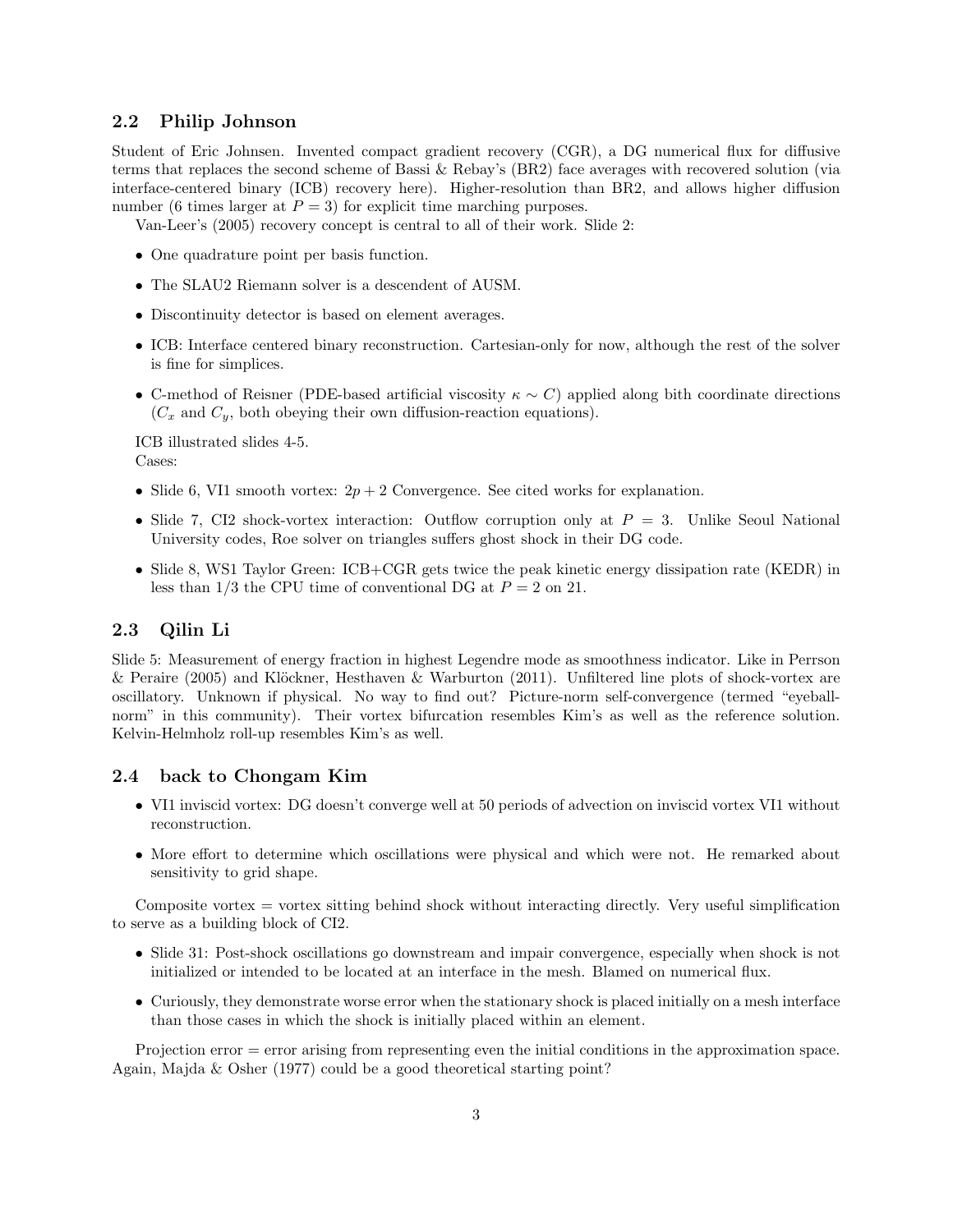# 3 Discussion

- Ryan Glasby: No studies of temporal accuracy.
- RK8 is suspected to be responsible for Philip's much lower error for IV1 than everyone else's, which were done with TVDRK3 and SSPRK4.
- SLAU2 and Roe flux suffered the same stationary-shock artifact in Philip's code. Others did not suffer it with Roe.
- Kim is skeptical that smoothing ICs will get rid of this particular stationary-shock ghost artifact.
- Kim says CFL=0.9 too. Which makes temporal error is kind of a big deal, but still not same order of magnitude as spatial error. Travis Fisher agreed that spatial error overwhelms temporal in most high-order methods.

# 4 CI1: Bow shock

Mach 4 steady flow over a prescribed rounded-rectangle blunt body. Scott Murman's case. It is difficult for unsteady solvers (they "can barely run") to converge unsteadiness to machine precision. Murman's solver won't do it at  $P = 7$ .

## 4.1 Ben Couchman (presented by Marshall Galbraith)

SANS Contributions to Case CI1.

- Slide 3: Barter & Darmofal PDE artificial viscosity.
- Slide 4: Artificial viscosity pollutes the Gaussian bump, but only on coarse meshes.

Slide 6:  $L_2$  norms of stagnation enthalpy error. Gaussian convolution of pressure error changed error in such a way that EOC went from 1 to 2 and more strongly favored low-order  $P = 1$  except at high work units.

## Also,  $Q =$  polynomial order of the representation of mesh faces (geometry).

- Slide 7: Same initial grid for all cases. Fully converged solutions on 900 meshes are needed for good adjoint computation.
- Slides 8-10: AMR clusters near sonic curves (especially  $P1$ ).
	- $-$  Stagnation pressure adaptation does not actually care about or resolve the bow shock past the sonic line.
	- Stagnation enthalpy-based adaptation *does* resolve the bow shock all the way to the outflow..
- Slide 13: Troubleshooting convergence failure on Grid 7! Direct solve for linear, so no preconditioning. Marshall and Ben suspect that the nonlinear solve is preventing convergence on some grids, specifically suggesting that the shock detectors could be toggling too many times. Not sure.

#### 4.1.1 Slide 15: Hershey-kiss stagnation point error

Total pressure  $p_t$  contours bifurcate around recirculating streamlines on unstructured meshes. This is called the "Hershey-kiss stagnation point" and it's completely unphysical.

- Scott Murman says "There's too much artificial viscosity." (he always says that)
- Ben Couchman says "too little artificial viscosity."
- Steve(n Allmaras?) says "there are multiple solutions." i.e. phase-space bifurcation.

Even without the recirculation, the stagnation point tends to float.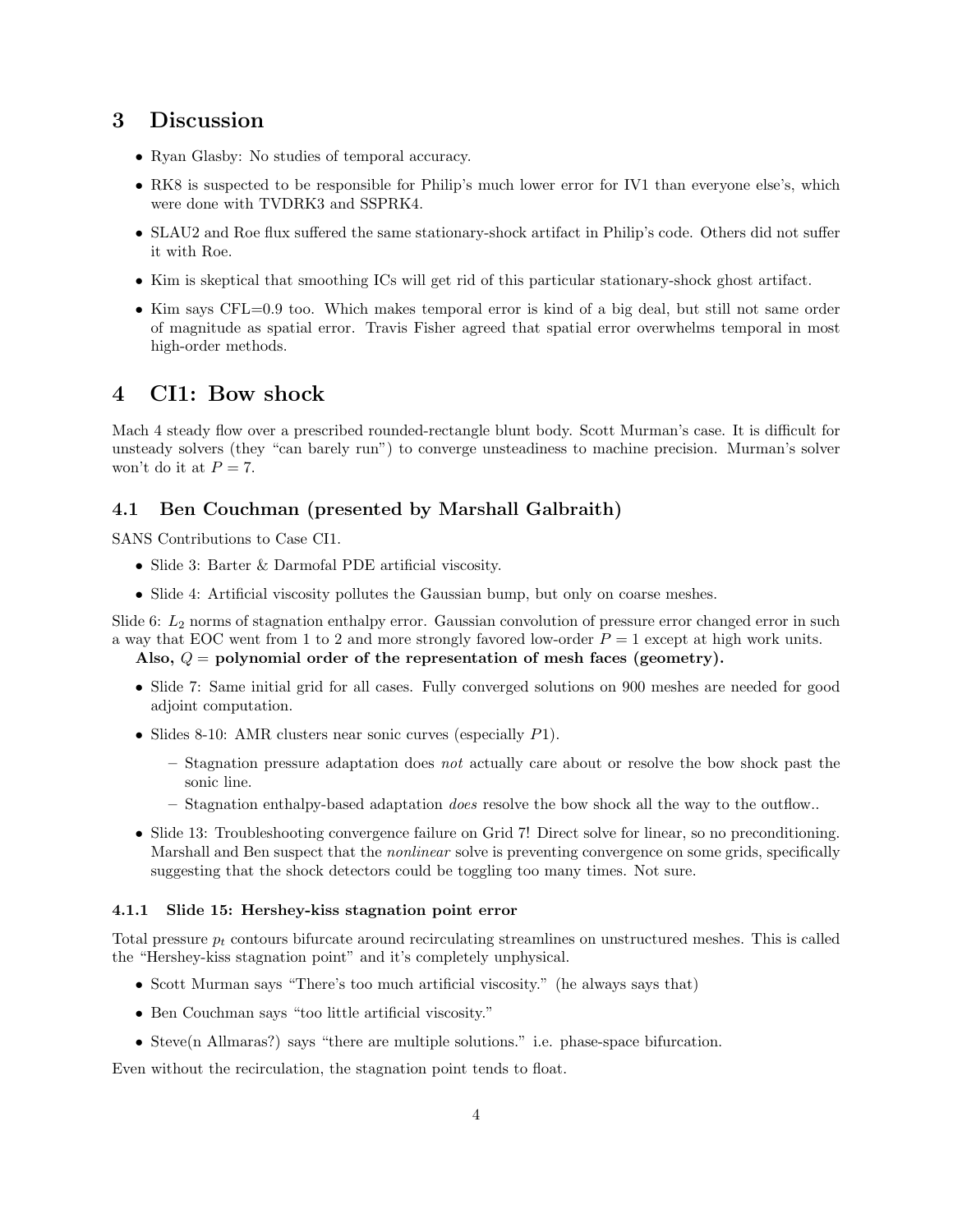## 4.2 Jean-Marie Le Gouez

ONERA code named NXO.

- Non-compact FV. HO via weighted least-square reconstruction over a wide stencil.
- Linear combo of discrete field. 1D directional for the quads used in his simulation of CI1.
- Artificial dissipation has its own order. Most often second. They've tried fourth-order.
- $k = 2, 3$  and 5 stencils, corresponding to the order of their reconstruction. Has broad equivalence to comparable polynomial order (i.e.,  $k = 3 \rightarrow P = 3$ ).

#### Best-in-show results by almost a full order of magnitude.

## 4.3 Andrew Corrigan

DG-FEM extension of CG-FEM (originally a code for predicting noise in jets). MDG-ICE (Moving DG with Interface Condition Enforcement).

- Conservation law and interface conditions enforced separately. Space-time DG.
- Shock-fitted via standard edge collapse operations on simplices; not shock capturing.
- Gets jumps in derivatives at heads and tails of expansion fans.
- very inefficient implicit solvers at the moment.

They can't apply it to the Gaussian bump yet. They do compare to a residual-based shock capturing scheme added to their plain old DG code (not MDG-ICE). MDG-ICE gets far lower error than DG+shock capturing, and even faster-than-second-order convergence. Stagnation point pressure gets worse then better as DOF increase. Only converged the explicit DG+cap solver to four significant figures.

AMR for MDG-ICE gets wavy between the shock and the surface. MDG-ICE looks good even at  $P = 2$ on isoparametrically deformed quads, but might be suffering hershey-kiss (such contours arise in error under global refinement).

## 4.4 Matthew Zahr

At LBNL working with Per-Olof Persson. Shock-fitted DG means Riemann solver meets all your needs. PDE-constrained optimization to solve for a shock-fitted mesh. Minimize an objective function  $f(u, x)$ subject to constraint  $r(u, x)$ . Their objective function is supposed to be minimum when mesh faces are located at and aligned with shocks.

- Slide 4: Residual-based and Rankine-Hugoniot objective functions both have false positives away from actual shock conditions.
- Slide 5: Need fully simultaneous approach because you can't do a separate DG solve of the governing conservation law on any mesh that is not shock-fitted without artificial viscosity (and they don't add any artificial viscosity). Right now they use the very general (and expensive) SNOPT framework for optimization.
- Slide 6: Truly high-order convergence to shocks in Burgers equation.
- Slide 7:  $P = 2$  give good picture norm with only 102  $Q = 2$  elements. It plows through a few mesh tangles. Unlike shock-capturing DG, you need an excellent Riemann solver. Jumps are NOT penalized like in shock-capturing DG.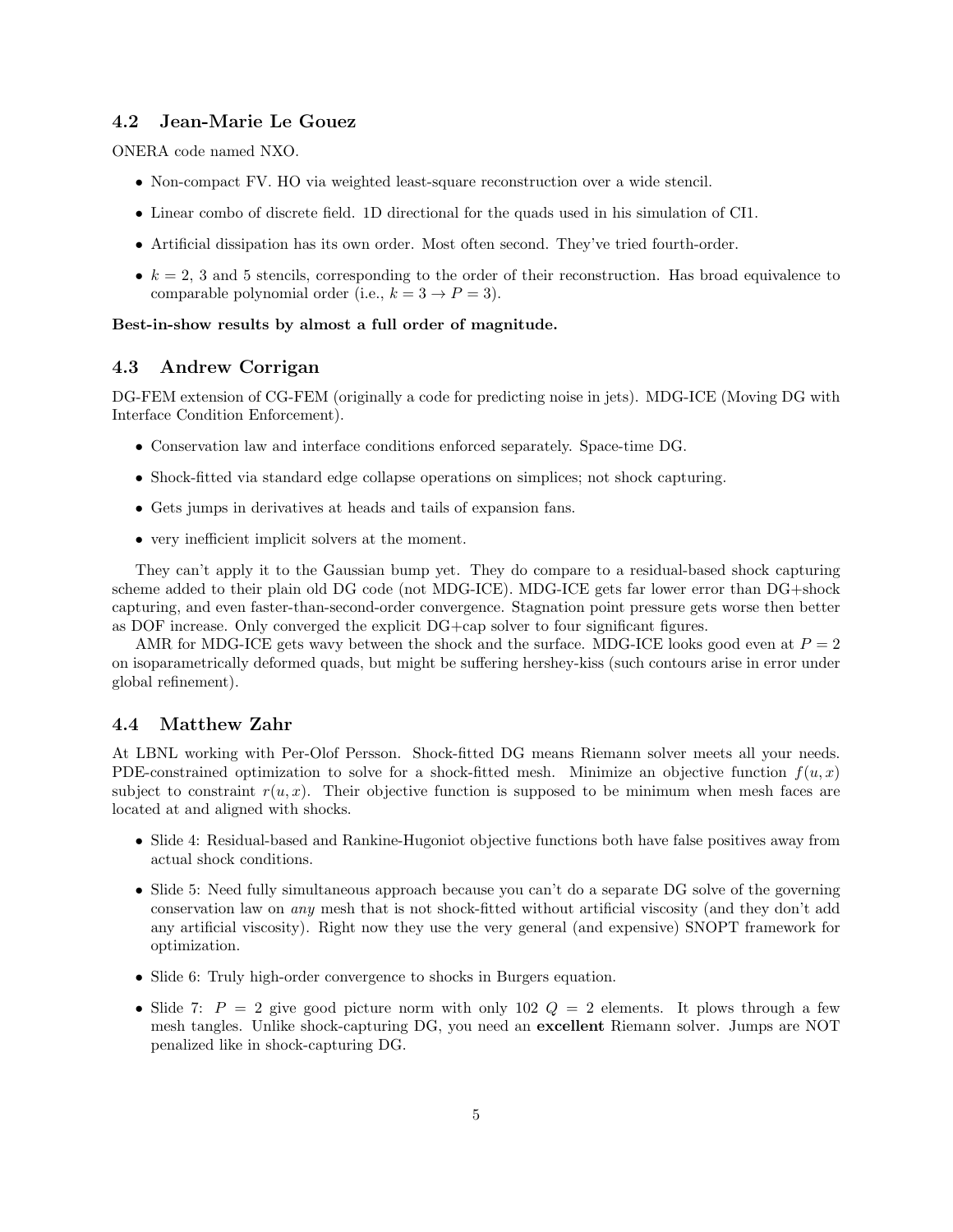#### 4.5 Summary

Galbraith. We need to maintain distribution function across meshes.

# 5 CL1: Heaving and pitching airfoil

Almost perfect. No more impulsive starts or stops. Formulas close to the optimal versions of each of three cases: heaving, pitching and extractive pitching.

#### 5.1 Per-Olof Persson

- Slide 7: Circular domain 100 chords in diameter (far field).
- Slide 8-19: Self-convergence (convergence assessed with respect to fine-mesh solution).
- Slide 8: P2 for Case 2 had error increase at small h.
- Slide 20: Three groups self-converge to three answers only within a few percentage points, even with steady-state solutions converged to six significant figures.
- Slide 29: Nobody bothered doing it in OpenFOAM, so Per did it in NCSU with P1 DG, same 3rd-order DIRK, same ALE.

Moving adiabatic walls with conserved variables and DG still do not have a boundary condition that everybody likes. Glasby mentioned Rider's studies of the wall-heating eror here.

#### 5.2 Fidkowski

Output functions as inner product between function o and flux functions at wall.

- Slides 7-10 Tests of isentropic vortex VI1 and bump on fixed and moving deformed meshes.
- Oscillations about  $10^{-4}$  in drag on the bump improve under P-refinement. P4 has far lower oscillation in drag due to mesh metion then P3.
- Slide 11-12: similar conclusion for moving deformed mesh tests of viscous flat-plate boundary layer.
- Slides 14-15: Checked to see if work done on airfoil (surface integral over boundary) equaled total energy deficit in flow field (volume integral). Success.
- Slide 16: had time steps empirically chosen to keep temporal error low. CFL<sub>i</sub>1 because of ESDIRK.

Flow aligning case 2 suffered some convergence problems at P3.

There was a question about blended functions and geometric conservation law (GCL). Rigid overresolved, high-order simulations aren't close to blowing up in a single cycle (but it eventually will).

For the same input parameters and orders, they've got the same answers from pretty wildly different meshes that give the same answers to four significant figures. "But our errors are in the second decimal place; classic mesh dependence is not causing our problem."

Viscous runs are usually more forgiving.